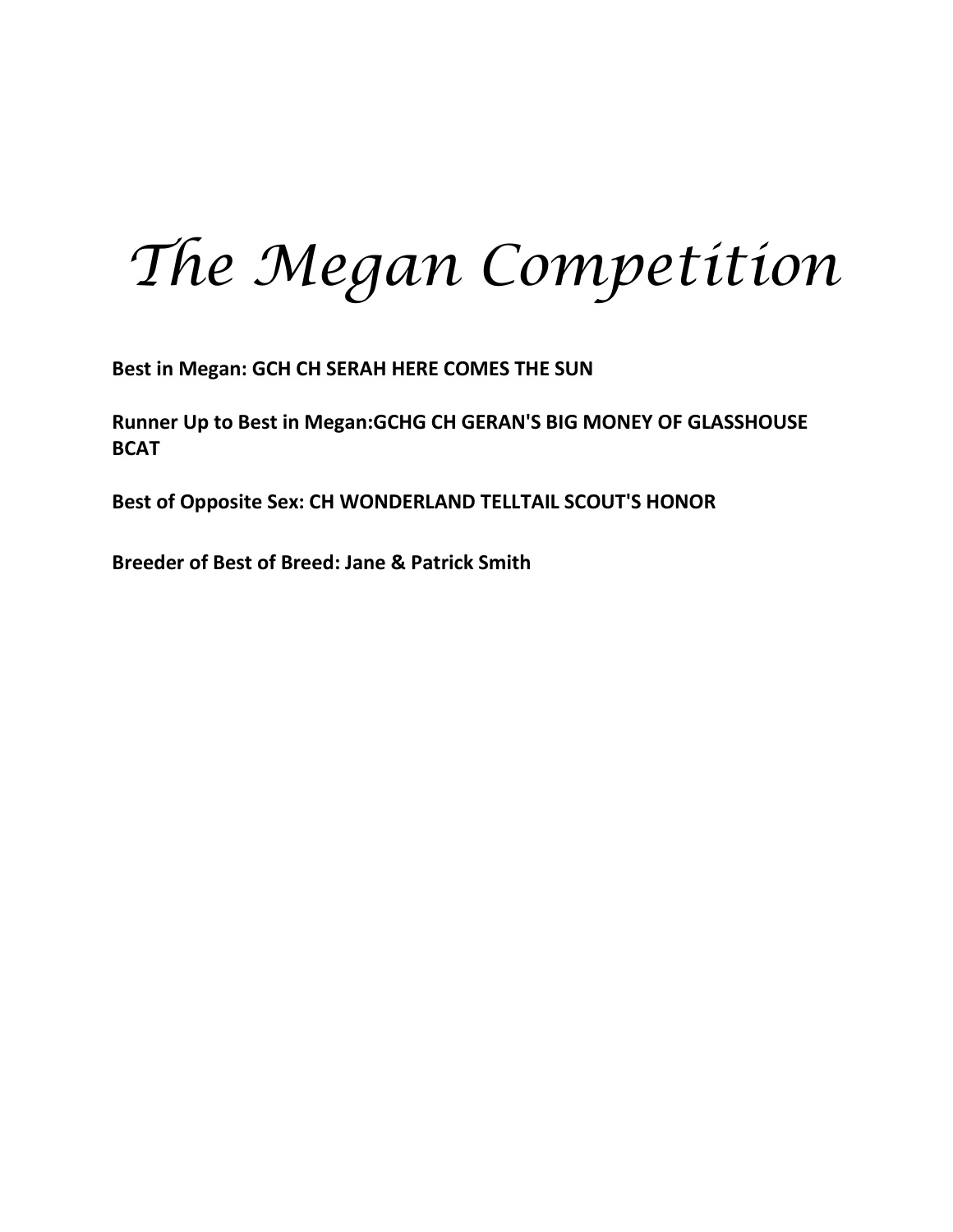# **Cuts are in red, second cut +**

### **Cardigan Welsh Corgis, Red & Sable Dogs**

### **501** Tue \_ab\_\_ **CH REDBUD TRICK-KEY MAGIC CGC TKN**

DN61200404. 1/6/2020 Breeder: Jane Crenshaw. By: CH Kingsbury's Just A Little Hocus Pocus - Kino's Quarry Amber At Redbud. Owner: Valerie Smith. 6300 S 200 E, BERNE, IN 46711.

# **503** Tue \_\_\_2 **GCH CH CORONA RED PHOENIX RISING**

DN64183301. 7/29/2020 Breeder: Ms. Betsy Flood/William Flood. By: GCHS CH Madhatter's Achilles' Heel BCAT - GCHS CH Corona Kissimmee Blue Of Pecan Valley. Owner: Betsy Flood|William Flood|Christina Roberts. 3000 Nassau Dr, Vero Beach, FL 32960. Agent: Christina Mazepink

# **505** Tue \_\_\_ **CH DAVENITCH LET YOUR LIGHT SHINE**

DN48267401. 12/12/2016 Breeder: Constance Whan. By: CH Davenitch Valiant Warrior Of Giants Dance - CH Davenitch Mercy Me. Owner: AMY MCGUIRE. N7446 WETTACH RD, MONTICELLO, WI 53570.

# **507** Tue cut CH LAUGHINGDAWG MERRYMOON CEDAR TREE SPIRIT CA BCAT **CGC TKN**

DN41947402. 12/24/2014 Breeder: Teresa Kay Smith/Barbara Hoffman. By: GCH CH Pluperfect Merrymoon Davenitch Praise Thee Well - Merrymoon Pluperfect Par Tay. Owner: Teresa K Smith|Jan Holewinski|Donald Holewinski. 62 North Janesville Street, Milton, WI 53563.

# **509** Tue \_\_\_ **CH SERAH IN SEARCH OF WALDO**

DN64318601. 9/12/2020 Breeder: Patrick A Smith/Jane B Smith. By: GCH CH Serah Here Comes The Sun - Bumbleberry Bit-O-Honey Of Serah. Owner: Patrick Smith|Jane Smith. 4872 Pinckney Rd, Howell, MI 48843.

### **511** Tue \_\_\_1 **CH SUPERNATURAL THE ROAD AHEAD**

DN65064703. 12/30/2020 Breeder: C F CAMIN. By: CH Kino's Quarry Tiger Eye At Redbud - GCHS CH Bluefox Elyan Mine Not Yours. Owner: Dayl Phillip. 5121 Everson Goshen Rd, Bellingham, WA 98226.

# **513** Tue \_\_\_ **CH ROCKY RIDGE'S TICKET TO RIDE**

DN40677404. 9/21/2014 Breeder: Kathi J Myers. By: GCH CH Rocky Ridge's Christmas Story - CH Dragonpatch Toireann Geneth. Owner: Kathi J Myers|Philip Myers|Amy Fields. 342 Kilmer Road, DuBois, PA 15801. Agent: Tim Zeitz

# **515** Tue \_\_\_cut **GCH CH ARBENNIG THE TANGERINE FACTOR**

DN51326804. 7/12/2017 Breeder: Emily Banaszak/Cynthia Banaszak. By: CH Kino's Quarry Tiger Eye At Redbud - CH Arbennig Happy Kitty Sleepy Kitty. Owner: Emily Banaszak. 3128 Lathrop Ave, Elmwood Park, WI 53405.

# **517** Tue \_\_abs\_ **CH MACWALLACE COME SAIL AWAY**

DN60025906. 9/27/2019 Breeder: Dr. Elizabeth S Macnair/Eleanor S Macnair. By: GCHS CH Aubrey's Mystery Date For Xiv Karat - GCH CH Macwallace Miorbhail. Owner: Cindy and Freddie Goodson|Dr Elizabeth S Macnair. 2031 Hidden Creek Drive, Kingwood, TX 77339.

| <b>Best in Red/ Sable Dogs:</b>            | 511 |
|--------------------------------------------|-----|
| Best Runner Up to Best in Red/ Sable Dogs: | 503 |

# **Cardigan Welsh Corgis, Brindle Dogs**

# **519** Tue \_\_\_ **GCHB CH WINDMILL'S REMEMBER THE GOOD ONES** DN61080004. 1/8/2020 Breeder: Ashley E Miller/Cassie Frank/Heather Miller. By: GCHP CH Xiv Karat A Date To Remember FDC CGC TKN - CH Pecan Valley Party In The Usa. Owner: Jacklynn Gingerich|Debbie Mock. 9760 Ridge Rd, Middleport, NY 14105.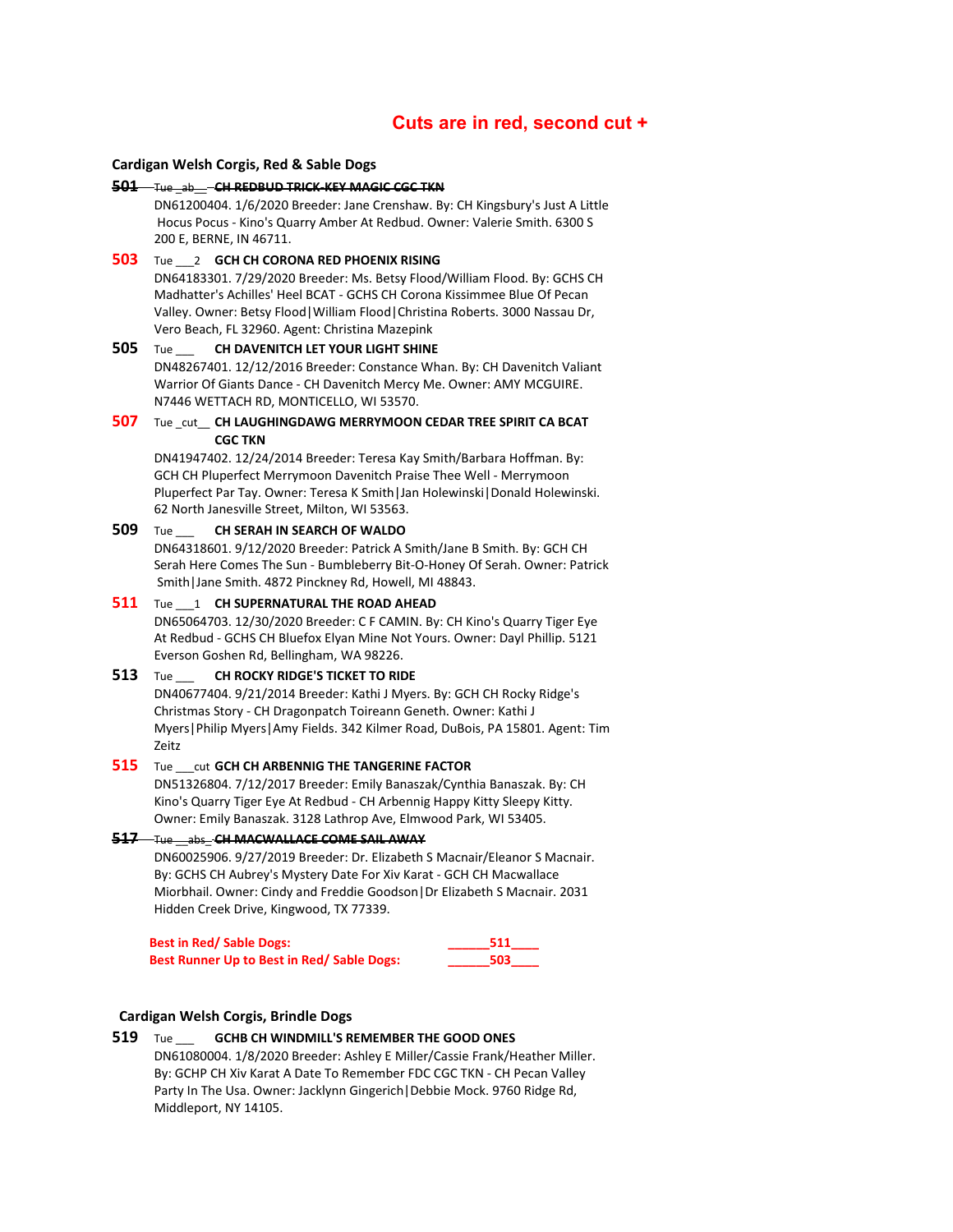### **521+** Tue \_\_cut\_ **GCH CH ROCHAR'S RULER OF THE ROOST AT SHELSHIRE**

DN65046201. 12/1/2020 Breeder: Ms. Rita Wagoner. By: CH Oak Leaf Redbud Let's Go! - CH Shelshire Drama Queen At Rochar. Owner: Sydney Wills|Shelly Shirey. 8600 JOHN ST, SPENCER, OK 73084.

**523** Tue \_\_ **CH BLU SKYY REDBUD RAINMAKER** DN55702804. 10/9/2018 Breeder: S Jane Crenshaw/Nancy J Wilson. By: GCH CH Blu Skyy's Ziggy Stardust CGC - CH Pluperfect Blu Skyy Pussycat Paws. Owner: Debbie Price|Jane Crenshaw. 3613 Kingston Hwy, Kingston, TN 37763.

# **525+** Tue \_\_\_ **GCHB CH RIVERSIDE BOSS IS BET'S ON BCAT**

DN61406005. 3/6/2020 Breeder: Deborah B Shindle/Cindy Bossi. By: CH All Trade Uptown Funk - CH Riverside Boss Is First Class. Owner: Gail Street|Deborah Shindle. 6599 Southport Dr, Boynton Beach, FL 33472.

# **527** Tue \_\_\_cut **GCHP CH XIV KARAT COME HEL OR HIGH WATER**

DN52009001. 7/24/2017 Breeder: Sherri Hurst. By: GCH CH Xiv Karat Playing It Cool At Aubrey - CH Xiv Karat Go Where Your Heart Takes You. Owner: Peggy McCoy|Sherri Hurst. 8929 Terwilligers Trail, Cincinnati, OH 45249.

# **529** Tue \_\_\_ **CH GLASSHOUSE THEY SAY THERE'S GOLD RN BCAT SCN THDN CGCA CGCU TKN**

DN58089001. 2/23/2019 Breeder: Lori A Frost. By: GCH CH Glasshouse Black Jack HSAsM FDC CAA RATN CGC TKN - Glasshouse Runnin' From The Blues. Owner: Courtney Wissig|Lori Frost. 2407 Arlington Place, Bellevue, NE 68123.

### **531** Tue \_\_cut\_ **GCH CH TIMEPIECE'S I AM I SAID FDC BCAT CGCA CGCU TKN ATT VSWB**

DN44160104. 11/4/2015 Breeder: Charlene Anderson. By: GCH CH Merrythought The Keeping Quilt - GCH CH Aurigan Timepiece's Sweet Caroline FDC BCAT RATN CGCA CGCU TKI ATT VHMA VSWB. Owner: Charlene A.F. Anderson|Gary Anderson|Mary Joyce. 4217 Libby Rd NE, Olympia, WA 98506.

# **533** Tue \_\_cut\_ **GCH CH ALLEGRO NO SLEEP TIL BROOKLYN BCAT**

DN61799501. 3/6/2020 Breeder: Jeri Bon/Jessica Viera. By: GCHB CH Allegro Grandiose Frankly My Dear RA PT FDC CA DCAT RATN CGCA TKN - Grandiose Fools Rush In At Ataraxis. Owner: Jeri Bon|Jessica Viera. 9005 Grandview Ave, Arvada, CO 80002.

# **535** Tue \_\_\_ **GCH CH HEULWEN BLODEUO ANDY WALKS WITH ME**

DN57220802. 2/25/2019 Breeder: Lori Sams/Shelley Camm. By: GCHB CH Wyncrest's You'll Be In My Heart RN HT CA DCAT SWA SHDN RATCHX CZ8P CGC TKN - GCH CH Yasashiikuma Angie Of Heulwen. Owner: Barbara Blume|Lori Sams. 340 Airport Rd, Butler, PA 16002.

**537** Tue \_\_\_ **GCH CH OCTANE'S WITCH HUNT RN AXP AJP XFP DCAT TKA ATT** DN44495401. 10/31/2015 Breeder: Heather Masch. By: GCHP CH Xtacee Beach Cruiser - CH PACH2 Cool Sensation Z Domu Polanki BN RN MXP11 MXPC MJP11 MJPC PAX2 MFP DCAT CGC TKN. Owner: Heather Masch. 442 Jefferson St, Carlstadt, NJ 07072.

# **539** Tue \_\_\_ **GCHS CH WYNCREST CLEAR CREEK ONCE UPON A DREAM CA BCAT CGCA**

DN44612703. 12/11/2015 Breeder: Kathryn A Metcalfe. By: GCHG CH Turn-Key's Little Big Man RN - GCHB CH Mockingbird-Wyncrest's I Believe In Magic RN OAP NJP OFP CA CGC. Owner: Mary Hulme|Kathryn Metcalfe. 1672 Tofting Avenue, Iowa City, IA 52240.

**541** Tue \_\_\_ **GCHB CH ONALEE TELLTAIL THAT TOUCH OF MINK** DN46204201. 3/10/2016 Breeder: Christina O Roberts/Paula O'Donnell. By: GCH CH Boss Is Riverside's Sugar Daddy - Telltail Hurrikane Smarty Pants. Owner: Annette Hannon Bowles|P O'Donnell|Ana Franzluebbers|C Onalee Mazepink. 5219 Dunleigh Glen Lane, Burke, VA 22015.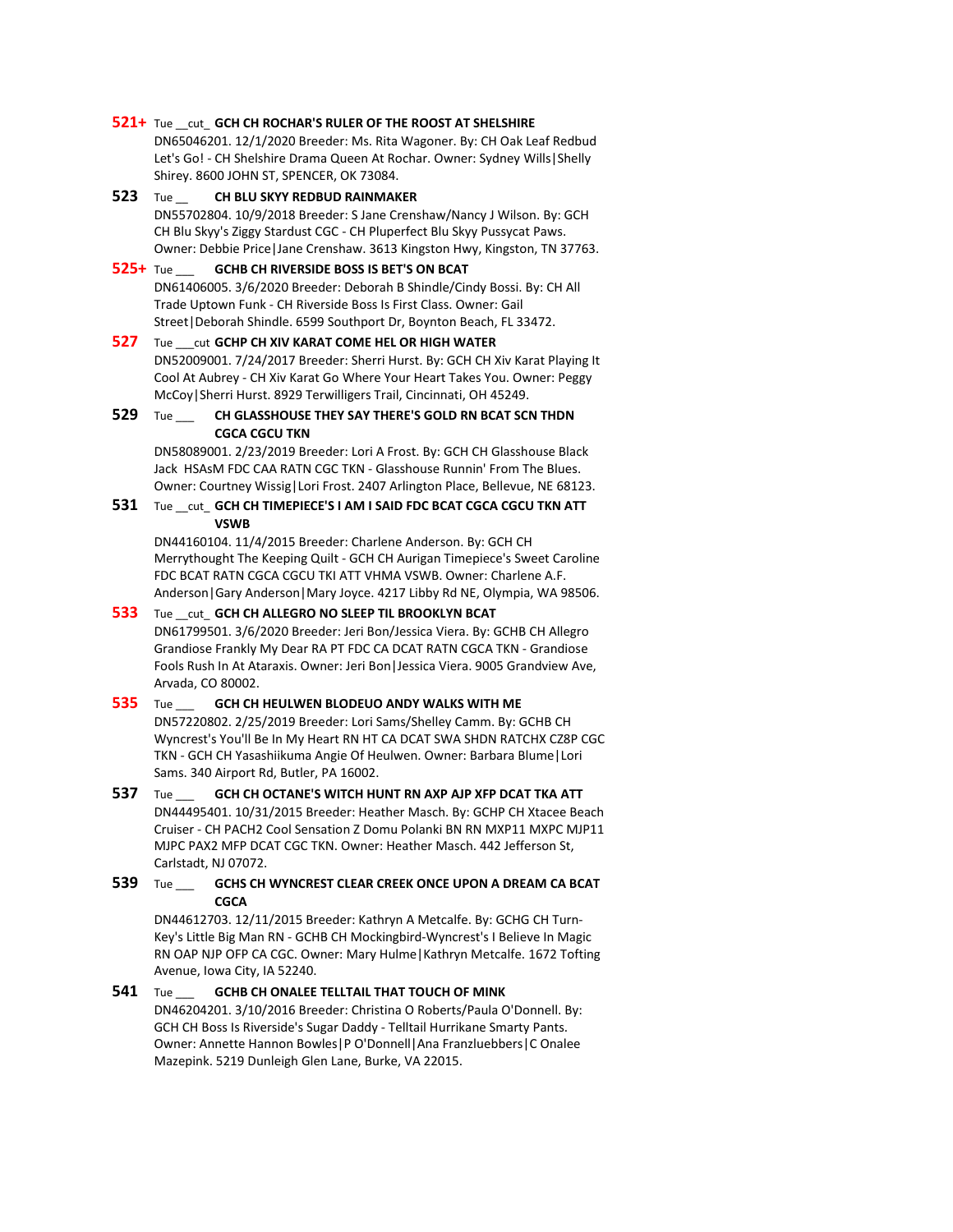### **543** Tue \_\_\_ **GCHB CH SHADOWALK HOUSTON**

DN35152502. 9/7/2012 Breeder: Susan Carl Lassila/D. A Lassila. By: GCH CH Shadowalk Wizard Esquire - CH Shadowalk Under Sunny Skies. Owner: Sharon and Michael Fremer and Susan and Don Lassila. 25 Van Blarcom Ln, Wyckoff, NJ 07481.

# **545** Tue \_\_\_ **GCHP CH KINGSBURY TAIL RIDGE ROAD**

DN26535003. 11/20/2009 Breeder: Jacque Glenn. By: GCH CH Telltail T For Two - CH Kipperton's Passione-Adagio. Owner: DeAnne and Brian Poole. 2977 S. Nelson St., Denver, CO 80227.

### **547+** Tue \_\_cut\_ **GCH CH SERAH HERE COMES THE SUN**

DN59057205. 8/7/2019 Breeder: Jane B Smith/Patrick A Smith. By: CH Kino's Quarry Tiger Eye At Redbud - CH Cymbrogi Autumn's Legacy To Serah From Llynhill. Owner: Jane Smith|Patrick Smith. 4872 Pinckney Rd, Howell, MI 48843.

# **549** Tue \_\_\_ **CH SNAPDRAGON STEALER OF HEARTS**

DN62359903. 5/2/2020 Breeder: Lisa Anderson D.V.M. By: GCHG CH Xiv Karat Heart Of Gold Harry Go Lucky RI CGCA CGCU TKN - GCHB CH Snapdragon Listen To Your Heart FDC CGCA TKI. Owner: MRS CHERYL MANSFIELD|LISA ANDERSON DVM. 1017 WOODRIDGE RD, Waxahachie, TX 75165.

# **551+** Tue \_cut\_\_ **GCHS CH GLASSHOUSE BIG TALKIN MAN OF GERAN'S**

DN55655601. 11/14/2018 Breeder: Lori A Frost. By: GCH CH Glasshouse Black Jack HSAsM FDC CAA RATN CGC TKN - CH Glasshouse Playing Star Again. Owner: MKayla Stahr|Gerald Roach. 325 Nth 8th St, Boonville, IN 47601.

# **553** Tue \_\_abs\_ **CH TOSHAYS TREASURED TIMEPIECE**

DN56834501. 9/28/2018 Breeder: Denise Waiting/Kathy M Deyo. By: GCH CH Timepiece's I Am I Said FDC BCAT CGCA CGCU TKN ATT VSWB - GCH CH Beaguile's Fly By Night. Owner: Denise Waiting. 1612 Rose Creek Rd, Pullman, WA 99163.

# **555** Tue \_\_\_ **GCHB CH XTACEE SURFIN' SAFARI**

DN57863705. 4/9/2019 Breeder: Kathryn Schwabe/Lisa Rhyner. By: GCHP CH Xtacee Beach Cruiser - CH Claymore's Edge Of Glory At Xtacee. Owner: Lisa Rhyner|Kathryn Schwabe. 2140 Easton Road, Bethlehem, PA 18015.

# **557** Tue \_\_\_ **CH KINGSBURY PIKES PEAK OR BARK FCAT2**

DN59651403. 10/3/2019 Breeder: Jacque Glenn/Don w Glenn/Caitlyn Connor. By: GCH CH Hurrikane Boy Genius RN PT BCAT SWN SCA CGC TKN - GCHB CH Boss Is Hanky Panky At Kingsbury. Owner: DeAnne and Brian Poole. 2977 S. Nelson St., Denver, CO 80227.

# **559** Tue \_\_\_ **CH MACWALLACE WISH YOU WERE HERE**

DN60025901. 9/27/2019 Breeder: Dr. Elizabeth S Macnair/Eleanor S Macnair. By: GCHS CH Aubrey's Mystery Date For Xiv Karat - GCH CH Macwallace Miorbhail. Owner: Virginia Wilson. 12331 Cobblestone Dr , Houston, TX 77024. Agent: Sherri Hurst

# **561** Tue \_\_\_ **GCHB CH WINDDANCER SUNCLIFFE HARVESTMOON**

DN60523901. 10/12/2019 Breeder: Mary Detoma/Lily Brenner/Nancy Cunliffe. By: GCHG CH Winddancer Astonishment Of The Heart - GCH CH Winddancer Suncliffe Old New Borrowed Blue. Owner: Cindy O'Neill|Mary DeToma. 82 Juniper Dr, Windsor Locks, CT 06096.

# **563** Tue \_\_\_ **CH CLEARCREEK WYNCREST WORKING CLASS HERO @TURN-KEY BCAT SCN SIN SEN SHDN**

DN61569102. 2/26/2020 Breeder: Mary Hulme/Kathryn Metcalfe. By: GCHG CH Turn-Key's Little Big Man RN - GCH CH Elyan Bluefox Rhapsody @ Cc Wyncrest RATN CGC. Owner: TINA BOSEMER|Mary Hulme|Kathryn Metcalfe. 113 ANCHOR AVE, La Grange, KY 40031.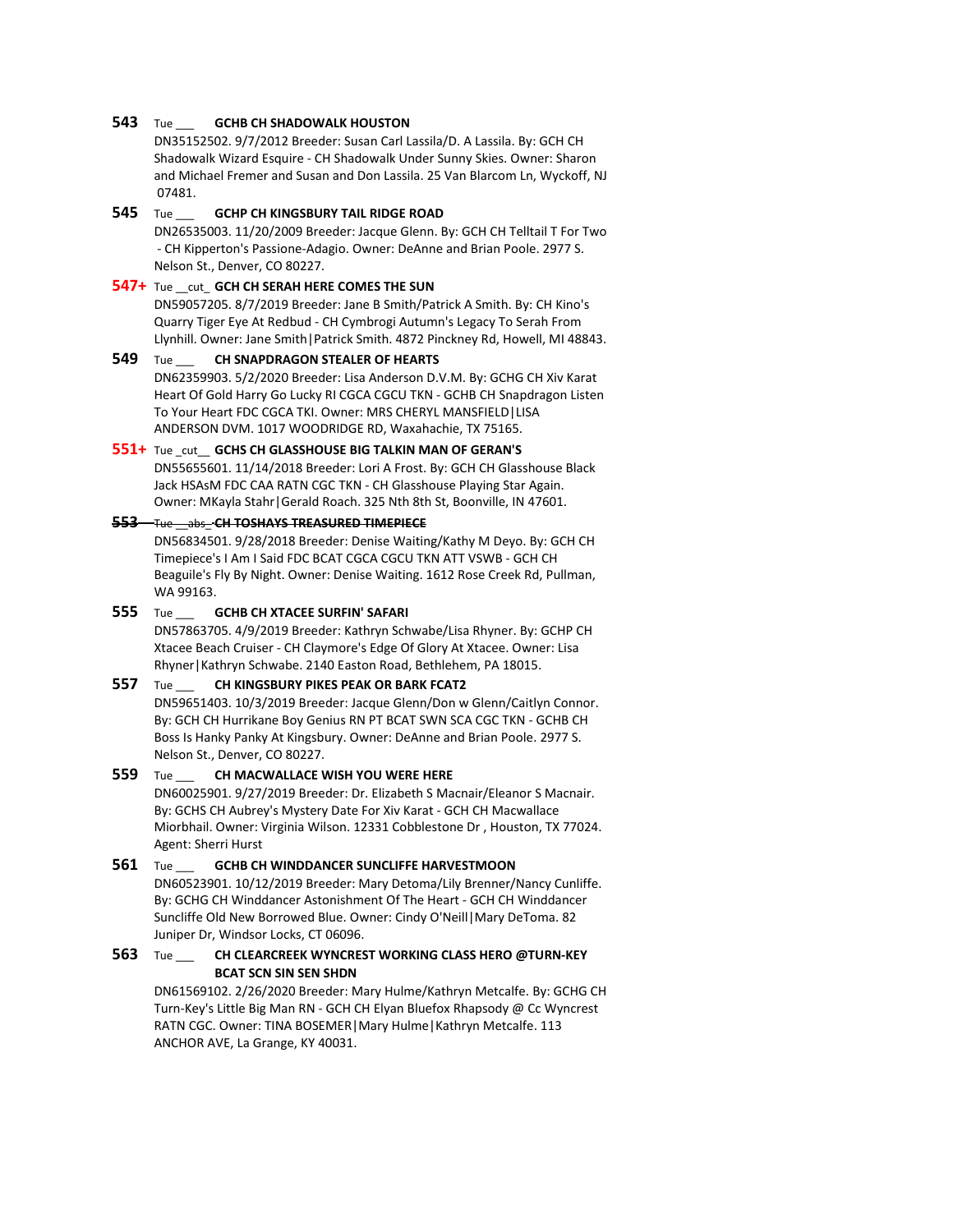# **565** Tue \_\_cut\_ **GCH CH BLU SKYY'S ZIGGY STARDUST CGC**

DN48266301. 11/29/2016 Breeder: Nancy Wilson/Madeline Wilson. By: CH Kino's Quarry Tiger Eye At Redbud - GCH CH Blu Skyy's Bella Luna. Owner: Nancy Wilson|Madeline Wilson|Lisa Croft-Elliott. 42 Winona Ave, Lawrence, KS

- **567** Tue \_\_\_ **GCHP CH XIV KARAT A DATE TO REMEMBER FDC CGC TKN** DN52885201. 10/6/2017 Breeder: Sherri Hurst/Nicki Short. By: GCHS CH Aubrey's Mystery Date For Xiv Karat - GCHG CH Xiv Karat She's All The Rave At Lazy Paws CGC. Owner: Ashley Miller|Sherri Hurst. 6603 Farm Road 275 S, Cumby, TX 75433.
- **569** Tue \_cut\_\_ **GCHB CH WYNCREST'S YOU'LL BE IN MY HEART RN HT CA DCAT SWA SHDN RATCHX CZ8P CGC TKN**

DN44612701. 12/11/2015 Breeder: Kathryn A Metcalfe. By: GCHG CH Turn-Key's Little Big Man RN - GCHB CH Mockingbird-Wyncrest's I Believe In Magic RN OAP NJP OFP CA CGC. Owner: Kathryn A Metcalfe. 1592 Raydale Drive, Louisville, KY 40219.

**571** Tue \_\_\_ **GCHS CH DUCKPOND SANDDIGGER PUDDLEDUCK DEVIL IN DISGUISE** DN45702901. 2/29/2016 Breeder: Joy S Quallenberg/Pixie Lauer/Jaimie Outer/Frank Murch. By: GCHS CH Pluperfect Merrymoon Paper Tiger - CH Puddleduck Solas Smoke And Mirrors. Owner: Frank Murch|Joy Quallenberg|Pixiw Lauer|Jaimie Outer. 1 Partridge Rd, Stockholm, NJ 07460. Cathy Wilton Murch

**573** Tue cut GCHG CH WINDDANCER ASTONISHMENT OF THE HEART DN47271201. 6/29/2016 Breeder: Mary DeToma. By: CH Suncliffe Winddancer Wonsqueak @ Dirigo - GCHS CH Winddancer All That And Then Some RN. Owner: Mary DeToma|Lauren Costa. 82 Juniper Dr, Windsor Locks, CT 06096.

**Best in Brindle Dogs: Basic Contract Contract Contract Contract Contract Contract Contract Contract Contract Contract Contract Contract Contract Contract Contract Contract Contract Contract Contract Contract Contract Co** Best Runner Up to Best in Brindle Dogs: \_551\_

# **Cardigan Welsh Corgis, Black Dogs**

- **575** Tue \_\_\_ **CH DREAMWORLD'S RUFUS ACROSS THE UNIVERSE** DN63511505. 6/29/2020 Breeder: Dawn Kopp. By: CH Kcm's Regent Gust Of Wind - Mackinac Red Starburst Eclipse. Owner: AMY MCGUIRE. N7446 WETTACH RD, MONTICELLO, WI 53570.
- **577** Tue **CH VISIONS DEBONAIRE COMMANDER IN CHIEF FDC CGC TKN ATT** DN47369501. 6/1/2016 Breeder: Holly Goldman-Craig. By: Ch Merrythought the Keeping Quilt - Beitshemesh Cafe Au Lait. Owner: Kathy Tanguay|Holly J. Goldman-Craig. PO Box 417, Averill Park, NY 12018. Mary Cummings
- **579** Tue \_\_\_ **GCH CH WINBUCK'S GHOST ON A MIDNIGHT RIDE CD BN CGCA** DN33162701. 1/29/2012 Breeder: Sue E Harrison/Jan A Dickson/Charles H Harrison. By: GCHS CH Regent Midnight Rush RN NAP NJP - CH Winbuck's Ghost Of A Rose. Owner: Gina Weidner. 29643 Marius Ln, Foristell, MO 63348.
- **581** Tue \_\_\_ **GCHG CH GERAN'S BIG MONEY OF GLASSHOUSE BCAT** DN61853101. 2/20/2020 Breeder: Lori A Frost/M'Kayla Stahr. By: GCHP CH Kosmar Striking Back Of Bridgelady CA CGCA - CH Glasshouse Turn The Page. Owner: Gerald William Roach|MKayla Stahr. 1434 Huber Ave, Evansville, IN 47710.
- **583** Tue \_\_\_ **GCH CH BRIDGELADY'S YOU'LL NEVER WALK ALONE RE FDC FCAT4 CGCU TKN**

DN44798304. 12/25/2015 Breeder: Bonnie Money. By: GCH CH Winbucks Mosaic Wheel D'Fortune UDX9 OGM HSAd TKI - CH Bridgelady's Life In The Fast Lane RN CGCA. Owner: Deborah Frank. 17599 Ebb Tide Drive, Lewes, DE 19958.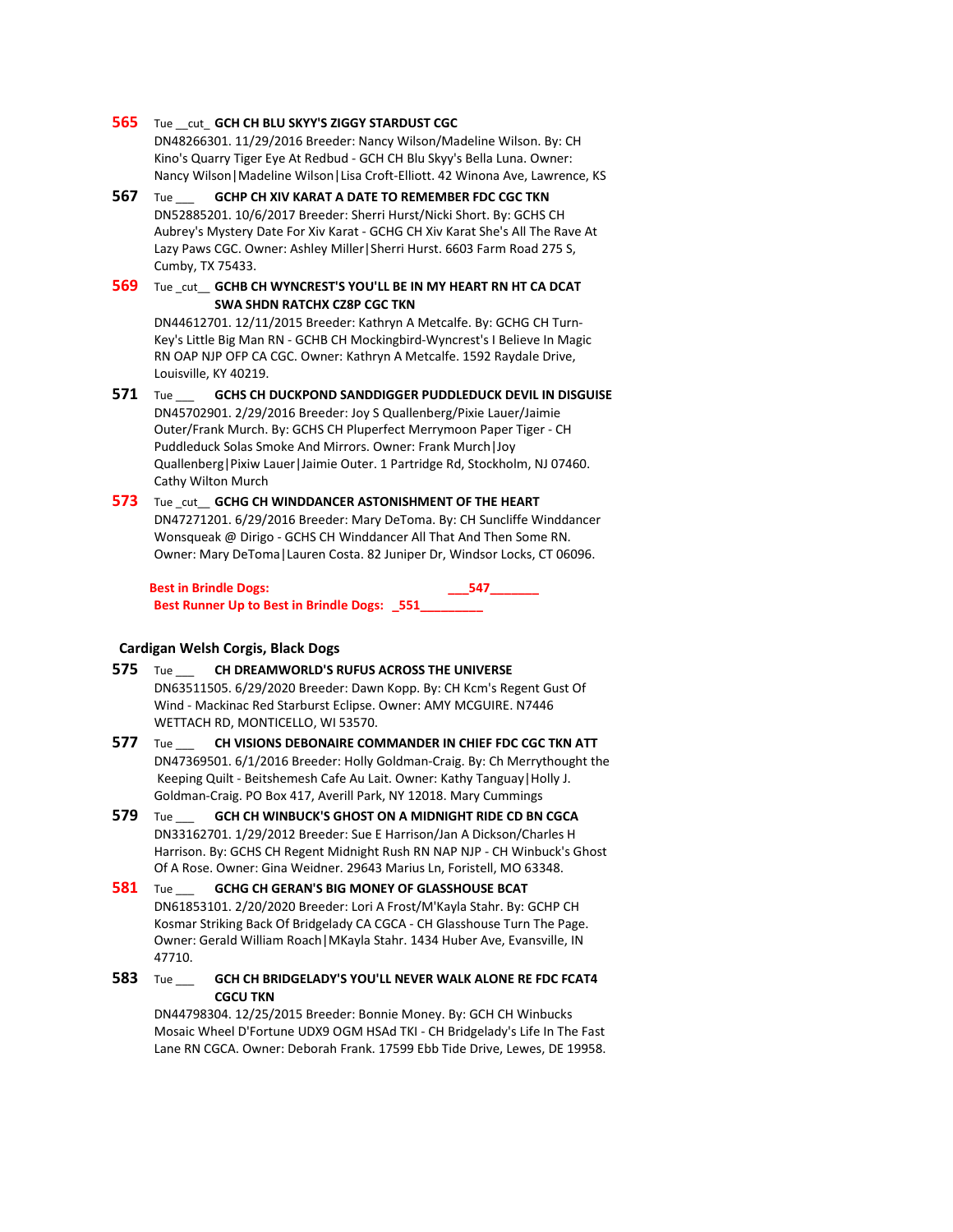### **585** Tue \_\_\_ **GCH CH XIV KARAT PLAYING IT COOL AT AUBREY**

DN41924101. 12/1/2014 Breeder: Sherri Hurst/Mrs. Cynthia M Savioli/Mr. Vincent J Savioli. By: GCHB CH Heart Of Gold Power Play - CH Xiv Karat Truly A Gift From Spotlight. Owner: Cynthia M Savioli|Vincent J Savioli |Sherri S Hurst. 321 Forbush St, Boonton, NJ 07005.

# **587** Tue \_\_\_ **CH SNAPDRAGON DON'T GO BACON MY HEART PT**

DN66203601. 1/28/2021 Breeder: Lisa Anderson D.V.M. By: CH Sunkissed Cheers To A New Year - GCH CH Snapdragon Heart Of The Matter. Owner: Lisa Anderson DVM. 1538 Windmill Ln, Mesquite, TX 75149. Lauren Mcllwraith

# **589** Tue \_\_\_ **CH WINDMILL'S POLAR EXPRESS**

DN65435004. 12/11/2020 Breeder: Ashley E Miller/Heather S Miller. By: CH Windmill's Big Kahuna - CH Pecan Valley Mark Of Athena. Owner: Heather Miller|Ashley Miller. 8024 FM 2653 S, Cumby, TX 75433.

# **591** Tue \_abs\_\_ **CH XTACEE FRIENDS IN LOW PLACES**

DN64225106. 10/16/2020 Breeder: Kathryn Schwabe. By: GCH CH Rochar&Stubbyacres Biloxi Blues - CH Xtacee Holiday On Ice. Owner: Kathryn Schwabe. 2140 Easton Road, Bethlehem, PA 18015.

# **593** Tue \_\_\_ **GCH CH WOODROSE LANDSEND SOMEBODY TO LOVE FDC SCN CGC TKI ATT VSWB**

DN56642905. 2/14/2019 Breeder: Karen Lyons/Penny Kroh. By: CH Cymbrogi's Equilibrium - GCH CH Woodrose A Rumor In Blue. Owner: Kathleen Hays|Cynthia Smith. 95 Clinton Street, Oneonta, NY 13820.

# **595** Tue \_\_\_ **CH PECAN VALLEY CALL ME MISTER AT TAILWIND**

DN58850201. 6/30/2019 Breeder: Betty Ann Seely. By: GCH CH Pecan Valley Telltail Frosty The Show Man - Pecan Valley Call Me Madam. Owner: Cassie Frank|Betty Ann Seely. 1102 Overland Trail, McKinney, TX 75071.

# **597** Tue \_\_\_ **CH TELLTAIL IN THE MIDNIGHT HOUR**

DN60149001. 7/17/2019 Breeder: Paula O'Donnell/Norma Murrphy. By: CH Lost River Splash N Dash - GCH CH Telltail Dressed For Success. Owner: Paula O'Donnell|Norma Murphy. 9688 SW 40th Ct, Ocala, FL 34476.

# **599** Tue \_\_\_ **GCHB CH KEEROCKA'S OCEAN FRONT PROPERTY @ FB CA BCAT CGC** DN54908202. 8/27/2018 Breeder: Julie Miller/Cindy McDonald. By: GCHS CH Wyncrest Clear Creek Once Upon A Dream CA BCAT CGCA - CH Summit Foggy Bottom I Wannabluvdbyu BN FDC CGC TKN. Owner: Cindy and Meredith McDonald|Alec Munier|Julie Miller. 3846 Lillie Road, Central City, IA 52214.

# **601** Tue \_\_\_ **GCH CH GLASSHOUSE I CAN SEE FOR MILES** DN47675302. 9/15/2016 Breeder: Lori A Frost. By: GCH CH Xiv Karat Playing It Cool At Aubrey - GCH CH Glasshouse Bring It All Home PT CAA. Owner: Lori

Frost|Cassie Petersen. 850 Albany Avenue, Ventura, CA 93004. **Best in Black Dogs:** 

| ۰. |  |
|----|--|
|    |  |

# **Cardigan Welsh Corgis, Blue Merle Dogs**

**Best Runner Up to Best in Black Dogs:** 

# **603** Tue \_\_\_ **CH COSMOPOLITANS JUST YOU WAIT** DN58916401. 5/19/2019 Breeder: Angela Reilly/Theo Bernstein. By: GCH CH Boss Is Riverside's Sugar Daddy - GCHS CH All Trade Gone Cosmopolitan. Owner: Angela Reilly. 75 EAST END AVENUE 15A, New York, NY 10028.

**605** Tue \_\_\_ **CH WINDMILL'S ONCE IN A BLUE MOON** DN60448203. 11/11/2019 Breeder: Ashley E Miller/Heather Miller. By: GCHG CH Toreth's Tungsten Archer FDC - CH Coedwig's Sunrise On Lanikai Beach. Owner: Kamla Utz|Ashley Miller. 15399 CR 26, Tyler, TX 75707.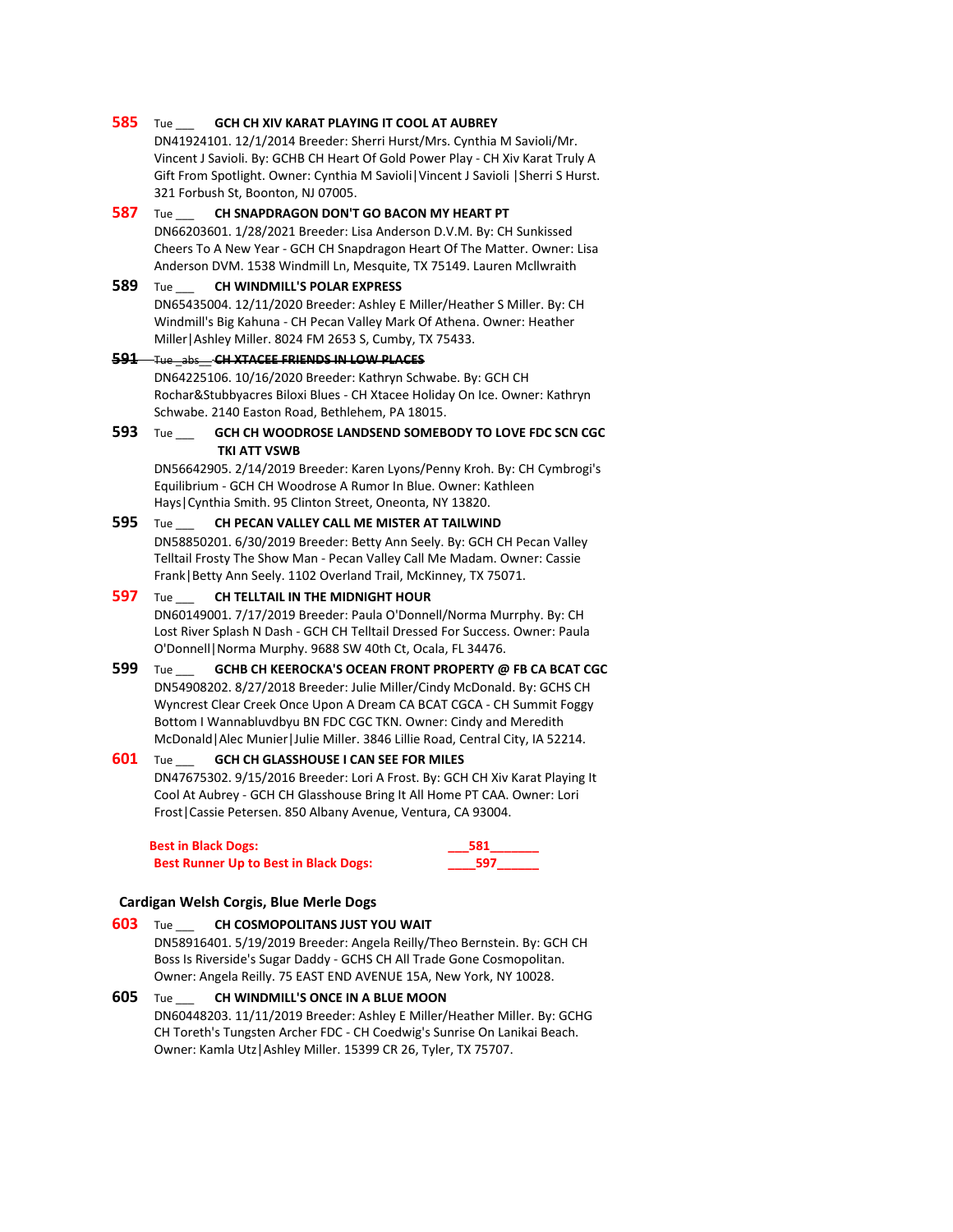### **607** Tue \_\_\_ **CH 3C'S WINJAMMIN'S READY AIM FIRE**

DN65517603. 1/23/2021 Breeder: Sally Joaquin. By: CH Coedwig's First Dynasty - 3c's Eagles Feather CGCA TKA ATT. Owner: Rus|Sherilyn Mumme|Sally Joaquin. 18422 N 66th Ln, Glendale, AZ 85308.

**609** Tue \_\_\_ **GCH CH PECAN VALLEY TELLTAIL FROSTY THE SHOW MAN** DN40001903. 6/6/2014 Breeder: Paula O'Donnell/Betty Ann Seely. By: CH Pecan Valley Grand Larceny - CH Telltail Violets R Blue. Owner: Betty Ann seely|Cassie frank. 92 Culberson rd, Mayflower, AR 72106.

# **611** Tue \_\_\_ **GCH CH BLUEFOX TO BOLDLY GO**

DN62421506. 6/8/2020 Breeder: Jennifer L Roundtree/Cheryl Kienast. By: CH Redbud Glasdawn Moon Shadow - CH Snapdragon Don't Stop Me Now. Owner: Cheryl Kienast. 8122 Thorn Grove Pike, Knoxville, TN 37914.

**613** Tue \_\_\_ **CH WINBUCKS & SILVERFERNS MOJO FOR LWYNOGYN RN** DN64315205. 9/22/2020 Breeder: Gina Weidner/Sue E Harrison/Charles H Harrison. By: GCHB CH Coedwig's Black Diamond PT - CH Bridgelady's Own Silver & Gold Shines @ Winbucks CD BN CGCA. Owner: Carley J Bates|Elizabeth Robinson. 82 Heritage Lane, Exton, PA 19341.

# **615** Tue **CH CAVALIER ALWAYS IN THE NICK OF TIME**

DN65131606. 12/6/2020 Breeder: Annabel Irene Maley/Margaret Mcmichael/Doug Irby. By: GCHS CH Rochars Wizard Of Menlo Park At Shelshire - CH Woodrose Dressed In Black. Owner: Annabel Irene Maley|Margaret McMichael|Doug Irby. 739 Ebenezer Rd, Gladys, VA 24554. Agent: Jaclyn Smith

# **617** Tue \_\_abs\_ **CH LANDSEND-WOODROSE TRUCKIN'**

DN64206103. 11/5/2020 Breeder: Penny Kroh/Karen Lyons. By: CH Woodrose Stacked Deck FDC CGC - GCH CH Woodrose A Rumor In Blue. Owner: Karen Lyons. 4609 New Store Rd, Dillwyn, VA 23936.

# **619** Tue \_\_\_ **GCH CH BRIDGELADY'S IT'S A WONDERFUL LIFE RN AXP OJP NFP FCAT RATN CGCA TKE VHMA**

DN44798301. 12/25/2015 Breeder: Bonnie Money. By: GCH CH Winbucks Mosaic Wheel D'Fortune UDX9 OGM HSAd TKI - CH Bridgelady's Life In The Fast Lane RN CGCA. Owner: Melonie Boyll. PO Box 134, New Richmond, IN 47967.

### **621** Tue \_\_\_ **CH CARDIRIDGE'S SOCIAL EXPERIMENT PT**

DN62216701. 5/12/2020 Breeder: Marla Gardner. By: CH All Trade Uptown Funk - CH Cardiridge I Am No Shrinking Violet. Owner: Mary Sue Olcott|Lauren Simmermeyer DVM. 5205 Hilltop Rd, Greensboro, NC 27407.

**Best in Blue Merle Dogs: Best in Blue Merle Dogs: 621** Best Runner Up to Best in Blue Merle Dogs: 615

### **Cardigan Welsh Corgis, Red & Sable Bitches**

### **500** Tue \_\_\_ **GCH CH DOXFORD-WESTWIND PRISMA CGC**

DN56209304. 1/9/2019 Breeder: Sonja Benavidez. By: CH Davenitch Let Your Light Shine - GCHB CH Davenitch Doxford Sand Pipers Jewel CD BN RAE FDC OAP OJP NFP CA BCAT RATN CGCA TKI. Owner: Kimberly Jacobson|Lissa Jacobson. 5196 W Stimmel rd, Salina, KS 67401.

**502** Tue \_\_\_ **CH WONDERLAND TELLTAIL SCOUT'S HONOR** DN62361401. 4/14/2020 Breeder: Cindy Forbes/Paula O'Donnell. By: GCHB CH Wyncrest's You'll Be In My Heart RN HT CA DCAT SWA SHDN RATCHX CZ8P CGC TKN - CH Wonderland Rory Macplum. Owner: Cindy Forbes|Paula O'Donnell. P O Box 246, Linville Falls, NC 28647.

**504** Tue \_\_\_ **CH SERAH I'M THE LADY IN RED AT RICOCHET** DN64318603. 9/12/2020 Breeder: Patrick A Smith/Jane B Smith. By: GCH CH Serah Here Comes The Sun - Bumbleberry Bit-O-Honey Of Serah. Owner: Macenzie Zeitz. 8200 proctor rd, Painesville, OH 44077.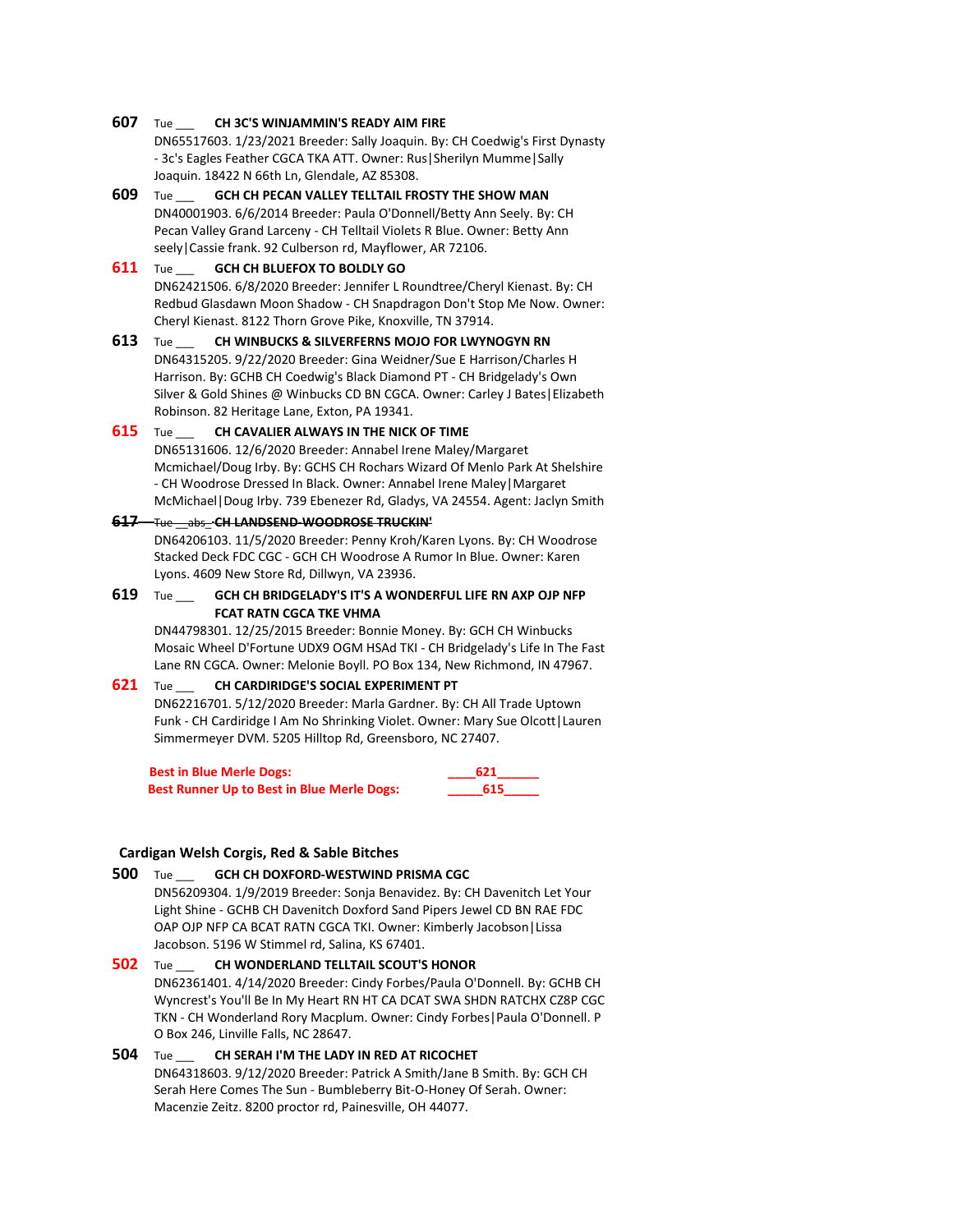### **506** Tue \_\_\_abs **CH KINGSBURY BOSSIS GENTLEMEN PREFER BLONDES**

DN5965141. 10/3/2019 Breeder: Jacque Glenn/Don w Glenn/Caitlyn Connor. By: GCH CH Hurrikane Boy Genius RN PT BCAT SWN SCA CGC TKN - GCHB CH Boss Is Hanky Panky At Kingsbury. Owner: Jacque Glenn|Don W. Glenn. 201 N Ward Road, Raymore, MO 64083.

**508** Tue \_\_\_ **CH OAK LEAF REDBUD CHILKAT AT CAJUN** DN60710005. 12/27/2019 Breeder: Jane Crenshaw/George Ann Kuettel. By: GCH CH Oak Leaf Redbud Dragon Eye RN - CH Redbud Oak Leaf Dark Necessities. Owner: Keith P Bonin. 335 Twin Oaks Rd E, Pineville, LA 71360.

# **510** Tue \_\_\_ **CH BOSSIS KINGSBURY 1ST TIME IN FOREVER TKN**

DN55224202. 7/24/2018 Breeder: Caitlyn Connor/Mandy Bossi. By: GCHS CH Kingsbury Red Dragon Of Claymore CGC TKN - GCH CH Boss Is Riverside's Playmate CAA RATN TKN. Owner: Caitlyn Connor|Mandy Bossi|Jacque Glenn. 529 Foxwood Ln, Wilmington, NC 28409.

# **512** Tue \_\_\_ **GCHB CH DAVENITCH DOXFORD SAND PIPERS JEWEL CD BN RAE FDC OAP OJP NFP CA BCAT RATN CGCA TKI**

DN41738203. 1/26/2015 Breeder: Constance Whan. By: CH Davenitch Sand Piper - CH Davenitch Shooting Star Angelica. Owner: Sonja Benavidez|Constance Whan. 10921 N 2200th Ave, Geneseo, IL 61254.

**Best in Red/ Sable Bitches: 2022** Best Runner Up to Best in Red/ Sable Bitches: 512

### **Cardigan Welsh Corgis, Brindle Bitches**

- **514** Tue \_\_\_ **GCHS CH SANDDIGGER'S A PUDDLEDUCK FOR DUCKPOND** DN43707302. 8/6/2015 Breeder: Pixie Lauer/Joy S Quallenberg. By: GCH CH Benmore Blackdale Lord Of The Dance - CH Puddleduck Solas Smoke And Mirrors. Owner: Frank Murch|Joy Quallenberg|Pixie Lauer|Jaimie Outer. 1 Partridge Rd, Stockholm, NJ 07460. Cathy Wilton Murch
- **516** Tue \_\_\_ **GCH CH LAUGHING DAWG'S MYRNA LOY BCAT CGC TKN** DN36643601. 4/9/2013 Breeder: Teresa Kay Smith. By: CH Merrymoon Pluperfect Pathway - CH Redbud's I Saw Her Standing There. Owner: Teresa K Smith. 62 North Janesville Street, Milton, WI 53563.

# **518** Tue \_\_\_ **CH ELYAN MIDSUMMER'S NIGHT'S DREAM BCAT CGC TKN** DN49449503. 5/3/2017 Breeder: Penni Adrian. By: GCH DC C-Myste Baledwr Pursuit Of Happiness CD RN HSAds HIAs HXAsM OAP AJP RATO - CH Bluefox Elyan Mariposa CD PCD BN RI MXP MJP OFP SIN SEN CGCA CGCU TKI. Owner: Pamela Smith. 169 Lily St, Lowber, PA 15660.

# **520** Tue \_\_\_ **GCH CH LOST RIVER SPLASH OF COLOR @ WINDDANCER** DN61540202. 1/27/2020 Breeder: Shawn Michael/Angela Reilly. By: CH Lost River Splash N Dash - Cosmopolitan Uptown Girl. Owner: Mary DeToma|Lauren Costa. 82 Juniper Dr, Windsor Locks, CT 06096.

### **522+** Tue \_\_\_ **CH FOGGY BOTTOM'S AS YOU WISH**

DN57498703. 2/17/2019 Breeder: Cindy McDonald/Alec Munier. By: GCHS CH Wyncrest Clear Creek Once Upon A Dream CA BCAT CGCA - CH Foggy Bottom's Resting On My Laurels. Owner: Cindy McDonald|Alec Munier. 3846 Lillie Road, Central City, IA 52214.

### **524** Tue \_\_\_ **CH ROCKY RIDGE'S FIRST TIME IN FOREVER**

DN55972303. 11/24/2018 Breeder: Kathi J Myers/Philip L Myers/Shyanne Lundy. By: GCH CH Dragonpatch Back In Black - GCH CH Rocky Ridge Dragonpatch Sweet Caroline. Owner: Kathi J Myers|Michelle Wiecek|Philip L Myers. 342 Kilmer Road, DuBois, PA 15801. Tracie Zeitz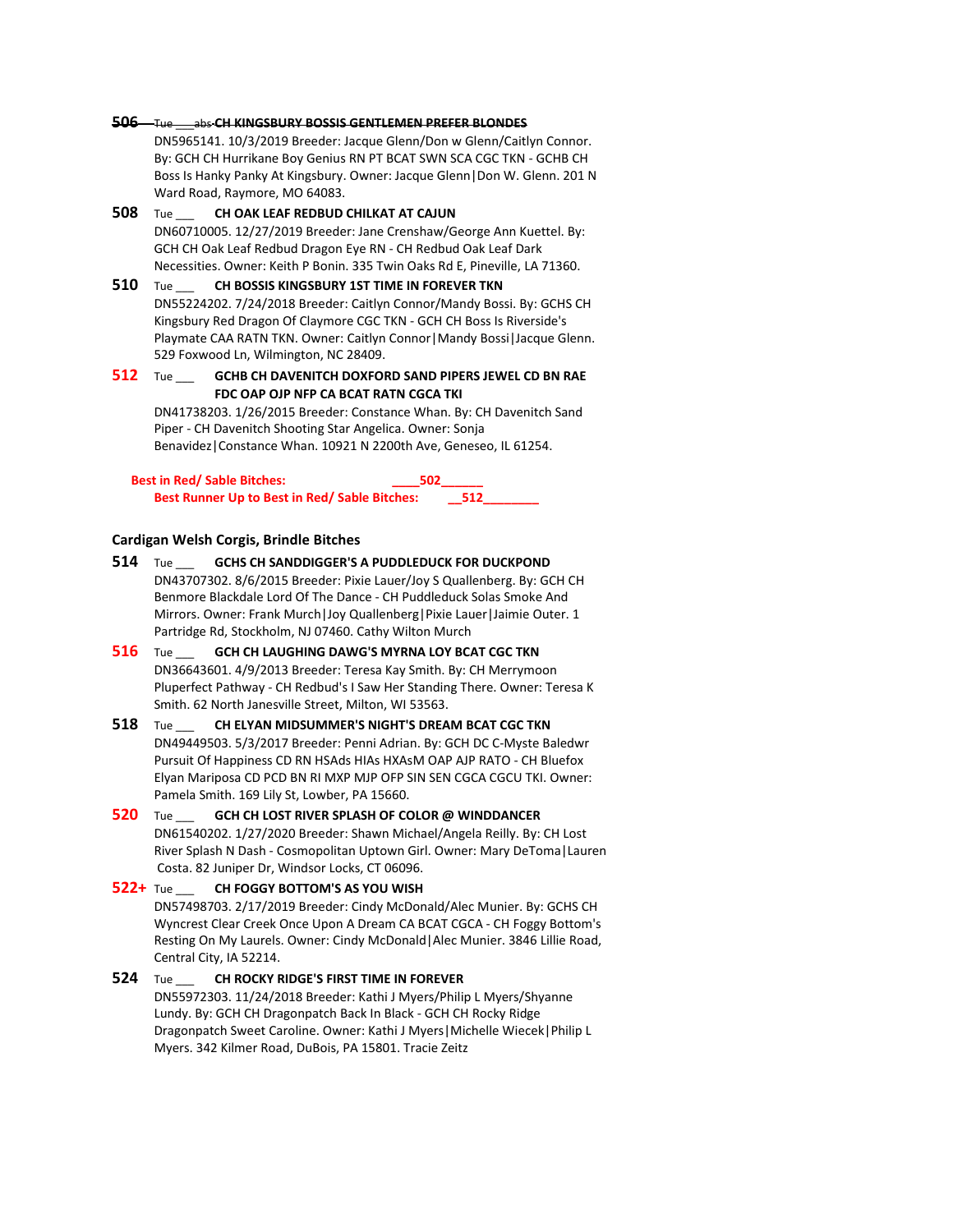# **526**+Tue \_\_\_ **MOCKINGBIRD BELLA COME LA BISNONNA OF SOVEREIGN BCAT SCN SIN SEN SHDN TKI**

DN62651304. 4/22/2020 Breeder: Rochelle L Severance. By: GCHB CH Wyncrest's You'll Be In My Heart RN HT CA DCAT SWA SHDN RATCHX CZ8P CGC TKN - CH Pluperfect Merrymoon Redbud Proper Italian Beauty. Owner: Janet Suber|Rochelle Severance. 933 Whippoorwill Dr, Signal Mountain, TN 37377.

# **528**+ Tue \_\_\_ **CH ROCHARS BLING BLING**

DN65046202. 12/1/2020 Breeder: Ms. Rita Wagoner. By: CH Oak Leaf Redbud Let's Go! - CH Shelshire Drama Queen At Rochar. Owner: Rita Wagoner. 101 Boulder Lake Drive, Little Egg Harbor, NJ 08087.

# **530** Tue \_\_\_ **GCH CH WINDMILL'S DUNGEONS AND DRAGONS**

DN65435101. 12/17/2020 Breeder: Heather Miller/Ashley E Miller. By: GCHP CH Xiv Karat A Date To Remember FDC CGC TKN - CH Woodrose Playing Games. Owner: Heather Miller|Ashley Miller. 8024 FM 2653 S, Cumby, TX 75433.

# **532** Tue \_\_\_ **GCHB CH SNAPDRAGON DEEP IN THE HEART OF TEXAS PT FDC CGC TKN**

DN59309501. 8/4/2019 Breeder: Lisa Anderson D.V.M. By: GCHG CH Xiv Karat Heart Of Gold Harry Go Lucky RI CGCA CGCU TKN - GCH CH Snapdragon Bless Your Heart. Owner: Lisa Anderson DVM. 1538 Windmill Ln, Mesquite, TX 75149.

# **534** Tue \_\_\_ **GCHS CH BLACKDALES BY CRIKEY IT'S BINDI**

DN62156501. 5/13/2020 Breeder: Cheryl M Black/Karen K Chandor. By: GCH CH Blackdale's Tend The Bar At Ripanco - GCH CH Blackdales Peyton. Owner: Cheryl M Black |Kristle Costello|Karen K Chandor. 5872 Cold River Road, Shrewsbury, VT 05738.

# **536** Tue \_\_\_ **CH SERAH INDECENT PROPOSAL**

DN64318602. 9/12/2020 Breeder: Patrick A Smith/Jane B Smith. By: GCH CH Serah Here Comes The Sun - Bumbleberry Bit-O-Honey Of Serah. Owner: Patrick Smith|Jane Smith. 4872 Pinckney Rd, Howell, MI 48843.

# **538**+ Tue \_\_\_ **GCH CH AURIGAN REALLIFE SHELBY**

DN62822401. 6/4/2020 Breeder: Dayl Phillip. By: Arbennig Hey There Tiger - CH Aurigan Supreme Corvette HSAds. Owner: Dayl Phillip|Myla Perry. 5121 Everson Goshen Rd, Bellingham, WA 98226.

# **540** Tue \_\_\_ **GCHS CH WINDDANCER ALL THAT AND THEN SOME RN**

DN33743701. 5/4/2012 Breeder: Mary DeToma. By: CH Lost River Splash N Dash - CH Suncliffe Truro @ Winddancer. Owner: Mary DeToma. 82 Juniper Dr, Windsor Locks, CT 06096.

**542** Tue \_\_\_ **GCHG CH XIV KARAT SHE'S ALL THE RAVE AT LAZY PAWS CGC** DN34717304. 9/24/2012 Breeder: Kevin Curran/Shari Curran/Sherri Hurst. By: GCHG CH Xiv Karat Heart Of Gold Harry Go Lucky RI CGCA CGCU TKN - CH Spotlight's Xiv Karat Be True To Your Heart CD RA. Owner: Sherri Hurst |Nicki Short. 4018 Kelley Leigh Dr., Rosharon, TX 77583.

# **544** Tue \_\_\_ **CH LAUGHING DAWG'S DARKSIDE OF THE MOON BCAT CGC** DN53185401. 2/22/2018 Breeder: Teresa Kay Smith. By: CH Laughingdawg Merrymoon Cedar Tree Spirit CA BCAT CGC TKN - GCH CH Laughing Dawg's Myrna Loy BCAT CGC TKN. Owner: Teresa K Smith. 62 North Janesville Street, Milton, WI 53563. Agent: Linda Williams

# **546+** Tue \_\_\_ **CH MEURIG TELLTAIL BEYOND THE PALE** DN55509501. 8/15/2018 Breeder: Ms. Annette Maureen Hannon Bowles/Paula O'Donnell. By: CH Lost River Splash N Dash - GCH CH Telltail Debutantes Have All The Fun. Owner: Annette Hannon Bowles|Paula O'Donnell. 5219 Dunleigh Glen Lane, Burke, VA 22015.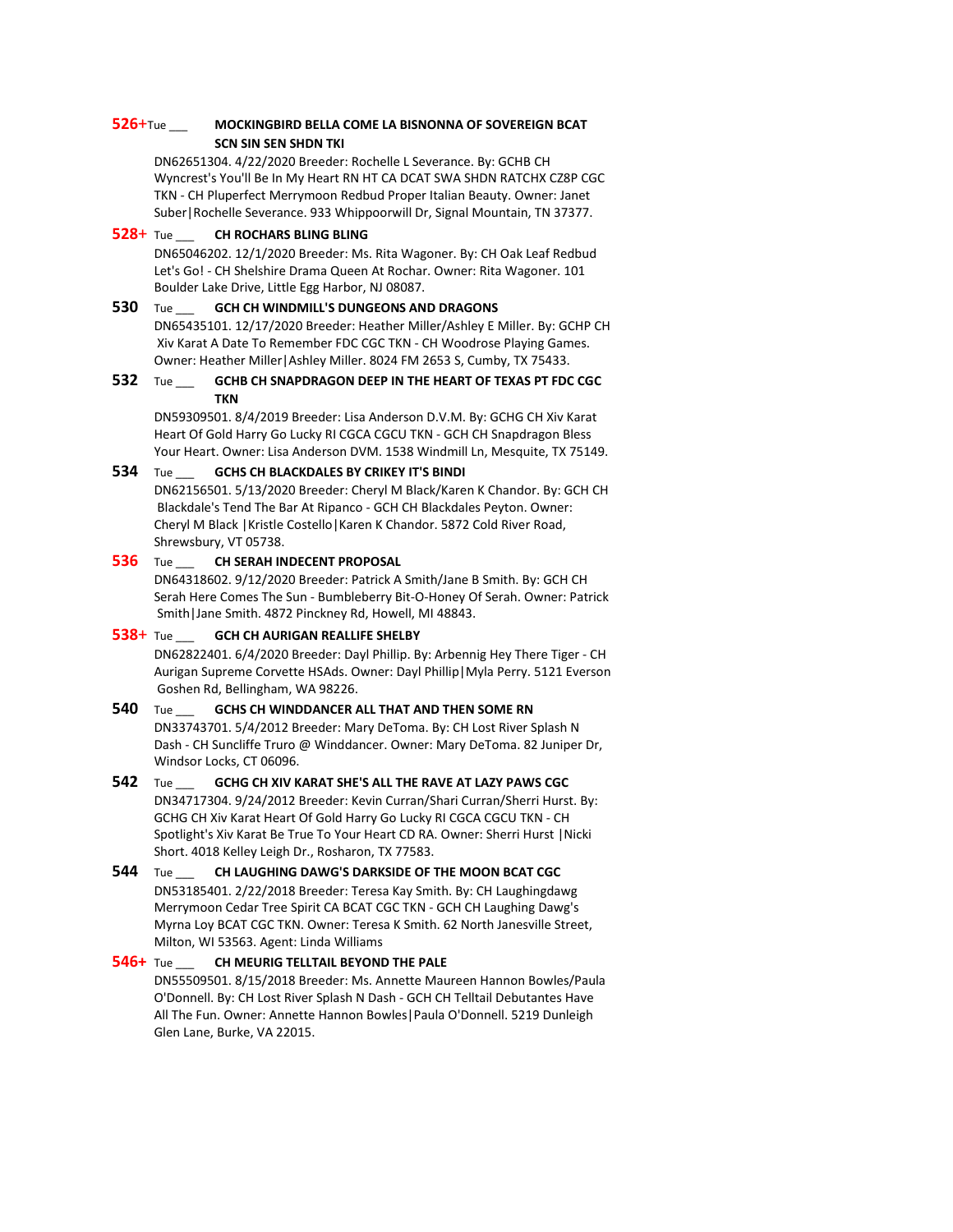### **548** Tue \_\_\_ **GCH CH YASASHIIKUMA JAUNTY JOLENE**

DN42507003. 12/26/2014 Breeder: Shelley Camm. By: GCHG CH Telltail Like A Rolling Stone - GCH CH Yasashiikuma Smoky Mountn Maid. Owner: Catherine Skimin. B-19360 Yonge StCANADA, Holland Landing, ON L9N 1L7. Agent: Kathryn Schwabe

# **550** Tue \_\_\_ **GCHG CH BLUEFOX QUITE OUTRAGEOUS @ CUT2CHASE PT FDC CAA BCAT**

DN46773306. 7/12/2016 Breeder: Cheryl Kienast/Madeline Lonas. By: GCH CH Dragonpatch Rolling Stone - GCH CH Bluefox Elyan Mirror Mirror PT CA BCAT. Owner: Gerry Chase. 3304 Kettering Pl, Greensboro, NC 27410.

### **552+** Tue \_\_\_ **CH SUNDANCE BE STILL MY HEART**

DN61333401. 2/13/2020 Breeder: Debbie Price/Lisa Price/Marla Gardner. By: GCHS CH Redbud Across The Universe - CH Davenitch Sundance Salted Carmel Rim. Owner: Lisa Price|Debbie Price. 3613 Kingston Hwy, Kingston, TN 37763.

# **554** Tue \_\_\_ **GCHB CH BOSS IS HANKY PANKY AT KINGSBURY**

DN44519702. 11/2/2015 Breeder: Caitlyn Connor/Mandy Bossi. By: GCHS CH Kingsbury Red Dragon Of Claymore CGC TKN - GCH CH Boss Is Riverside's Playmate CAA RATN TKN. Owner: Jacque Glenn|Don W. Glenn|Caitlyn Connor|Don W. Glenn. 201 N Ward Road, Raymore, MO 64083. Agent: Lauren McIlwraith

# **556** Tue \_\_\_ **GCHB CH WINDDANCER GLIMMER OF HOPE**

DN49686702. 2/28/2017 Breeder: Mary DeToma. By: GCH CH Suncliffe Wind Dancer Camden BN RAE CGCA - GCHS CH Winddancer All That And Then Some RN. Owner: Jacklynn Gingerich|Mary DeToma. 9760 Ridge Rd, Middleport, NY 14105.

# **558** Tue \_\_\_ **GCHS CH MYLYN KARINA ABSOLUTE SUZIE**

DN59073004. 7/8/2019 Breeder: Beverly L Mercer/Ms. Stephanie J Hoyer. By: GCHB CH Bluefox Quid Pro Quo - CH Mylyn Karina Praying For Sunshine CGC. Owner: Stephanie Hoyer|Christy Collins. 991 Terrace Ln, Ypsilanti, MI 48198. Agent: Linda Williams

### **560** Tue \_\_\_ **AROHAWK SHOT IN THE DARK**

DN68429501. 8/9/2021 Breeder: Jacklyn Gingerich/Mary Detoma. By: GCHB CH Windmill's Remember The Good Ones - GCHB CH Winddancer Glimmer Of Hope. Owner: Jacklynn Gingerich|Olivia Blatt |Addyson Blatt. 9760 Ridge Rd, Middleport, NY 14105.

# **562** Tue \_\_\_ **CH PACH2 COOL SENSATION Z DOMU POLANKI BN RN MXP11 MXPC MJP11 MJPC PAX2 MFP DCAT CGC TKN**

DN31162903. 12/5/2010 Breeder: Anna Pol. By: GCH CH Rhys Sunday With George CD RE - Cool'N Fool For Filofany Gaucho. Owner: Heather Masch. 442 Jefferson St, Carlstadt, NJ 07072.

# **564** Tue \_\_\_ **GCH CH HARMONY'S SAY YOU LOVE ME**

DN40796305. 8/30/2014 Breeder: Helen I Cantrell/Dr. Elizabeth S Macnair/Eleanor S Macnair. By: CH Badagri Breakdance - CH Harmony Macwallace I'M A Little Bit Country. Owner: Helen Cantrell and Crystal Sims. 324 Cannon, Quinlan, TX 75474.

**Best in Brindle Bitches: \_\_\_\_538\_\_\_\_\_\_ Best Runner Up to Best in Brindle Bitches: \_\_\_\_558\_\_\_\_\_\_**

# **Cardigan Welsh Corgis, Black Bitches**

**566** Tue \_\_\_ **GCH CH TURN-KEY'S TREAT HER LIKE A LADY CA BCAT** DN46595706. 6/10/2016 Breeder: Tina Bosemer. By: GCH CH Winbucks Mosaic Wheel D'Fortune UDX9 OGM HSAd TKI - Turn-Key's Thyra Queen Of Norway. Owner: TINA BOSEMER. 113 ANCHOR AVE, La Grange, KY 40031.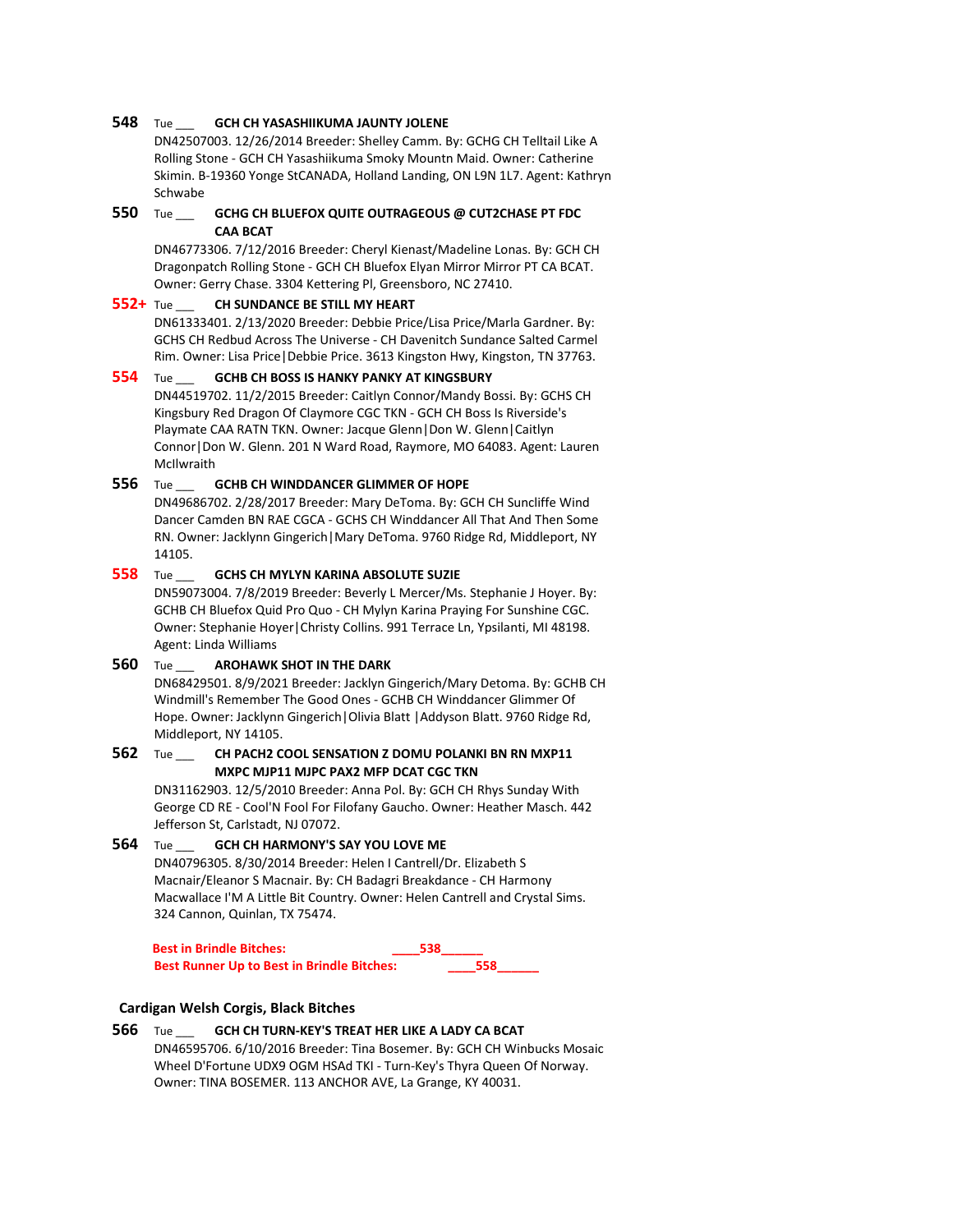### **568** Tue \_\_\_ **CH FERNBRIAR KEEP ON THE SUNNY SIDE RN**

DN52081002. 8/23/2017 Breeder: Mackenzie Mann/Marla Gardner. By: CH Clovertrails Diamond Of Sweden - CH Carddicted Hard To Resist. Owner: Mackenzie Mann|Cameron Hancock|Mackenzie Mann|Cameron Hancock. 2425 60th Ave. SE, Rochester, MN 55904.

### **570** Tue \_\_\_ **CH WHITE HART CASCADE TO KIDWELLY**

DN46894802. 8/11/2016 Breeder: Barbara R Miller. By: GCH CH Belukha's Strength Of Judges - GCH DC White Hart Absolut HSAdsc HSBd HIAdsc HXAds CGC. Owner: Nancy Babyak|John Babyak. 18 Wilma Way, East Harwich, MA 02645.

# **572** Tue \_\_\_ **GCH CH AURIGAN MAGGIE MCGEE**

DN57097801. 2/10/2019 Breeder: Dayl Phillip. By: CH Tailbrite Timepiece's Starlight Trilogy FDC CGC TKN ATT - CH Aurigan Supreme Corvette HSAds. Owner: Dayl Phillip. 5121 Everson Goshen Rd, Bellingham, WA 98226.

# **574** Tue \_\_\_ **CH FABLE HARMONY YOU MUST LOVE ME TKN** DN58501202. 5/20/2019 Breeder: Helen I Cantrell/Crystal Sims. By: GCHS CH Redbud Across The Universe - GCH CH Harmony's Say You Love Me. Owner: Crystal Sims|Richard Sims. 324 Cannon, Quinlan, TX 75474.

# **576** Tue \_\_\_ **CH ARBENNIG WINJAMMIN' I WASN'T MADE FOR WINTER** DN65567905. 1/12/2021 Breeder: Emily Banaszak/Cynthia Banaszak. By: GCHS CH Redbud Across The Universe - CH Arbennig Sturdy Stilletos. Owner: Rus|Sherilyn Mumme|Emily Banaszak|Cynthia Banaszak. 18422 N 66th Ln, Glendale, AZ 85308.

**578** Tue \_dq \_\_ **GCH CH WINDDANCER SUNCLIFFE OLD NEW BORROWED BLUE** DN46823001. 5/13/2016 Breeder: Shawn Michael/Mary DeToma. By: GCH CH Suncliffe Winddancer Sullivan - CH Winddancer All The Way To Lost River. Owner: Mary DeToma|Lily Brennb

# **580** Tue abs **MORNING MOONLIGHT MAGIC**

DN54076901. 4/15/2018 Breeder: Ms. Betsy Flood/William Flood. By: CH Twinroc Telltail Texas Tycoon - GCHS CH Corona Kissimmee Blue Of Pecan Valley. Owner: William Flood|Betsy Flood|Christina Roberts. 3000 Nassau Dr, Vero Beach, FL 32960. Agent: Christina Mazepink

# **582** Tue \_\_\_ **GCH CH SNAPDRAGON EVERY BEAT OF MY HEART CGC TKN** DN62359902. 5/2/2020 Breeder: Lisa Anderson D.V.M.. By: GCHG CH Xiv Karat Heart Of Gold Harry Go Lucky RI CGCA CGCU TKN - GCHB CH Snapdragon Listen To Your Heart FDC CGCA TKI. Owner: Veda Greer|Lisa Anderson DVM. 2902 FM 3003, Graham, TX 76450. Agent: Sherri Hurst

# **584** Tue \_\_\_ **ONALEE'S THE SCOURGE OF THE SEA** DN56785101. 12/26/2019 Breeder: Christina Roberts . By: GCH Pecan Valley To

Catch A Thief - Onalee's Wait A Minute!. Owner: Christina Mazepink|Paula O'Donnell. 3645 Cherokee's Pride Trail, Deltona, FL 32738.

# **586** Tue \_\_\_ **CH FERNBRIAR FLASHBLACK FRIDAY** DN52664401. 12/9/2017 Breeder: Mackenzie Mann/Diana Mann. By: CH Cymbrogi's Equilibrium - CH Cardiridge Fernbriar Ride It Like You Stole It. Owner: Mackenzie Mann|Diana Mann. 2425 60th Ave SE, Rochester, MN 55904.

# **Best in Black Bitches: \_\_584\_\_\_\_\_\_\_\_ Best Runner Up to Best Black Bitches: \_\_568\_\_\_\_\_\_\_\_**

# **Cardigan Welsh Corgis, Blue Merle Bitches**

# **588** Tue \_\_\_ **GCH CH WINDMILL'S DANCE BY THE LIGHT OF THE MOON** DN60448202. 11/11/2019 Breeder: Ashley E Miller/Heather Miller. By: GCHG CH Toreth's Tungsten Archer FDC - CH Coedwig's Sunrise On Lanikai Beach. Owner: Heather Miller|Ashley Miller. 8024 FM 2653 S, Cumby, TX 75433.